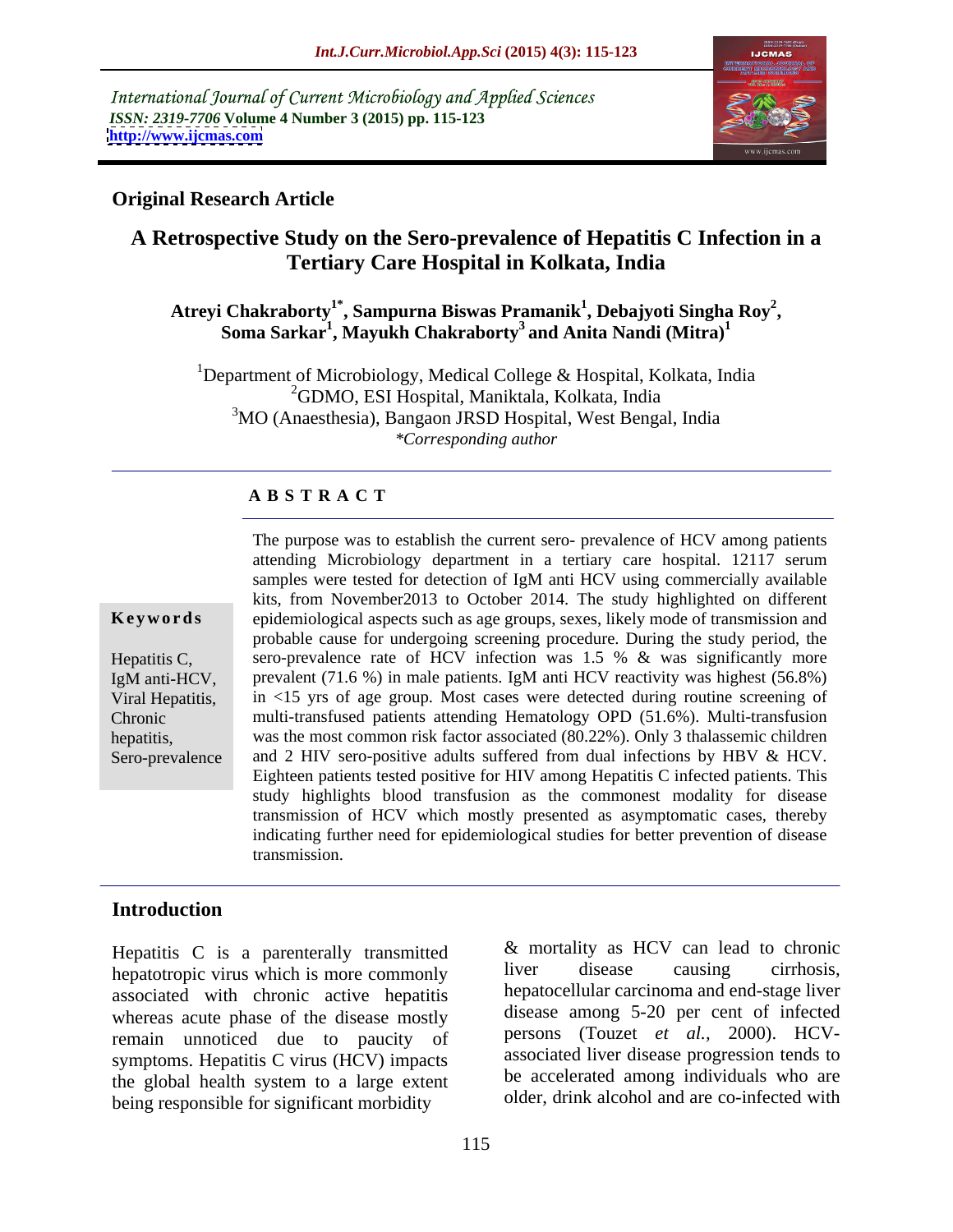HIV (Fabrizi *et al.,* 1999; Poynard *et al.,* 1997). Symptomatic acute hepatitis with to assess the demographic profiles of the jaundice is seen in only 25% of patients and sero-positive persons and to highlight the this virus usually does not cause fulminant most probable mode of transmission of the hepatitis in immunocompetent individuals. disease. Our study looked for the prevalence The only acute life threatening illness of HIV and/or HBV also, if any among the caused by hepatitis C is a variant called fibrosing cholestatic hepatitis which is seen in liver transplant recipients (Taga *et al.,* 1998). The worrying aspect of acute hepatitis C infection is that spontaneous The present study was undertaken in the viral clearance is unusual with nearly 54%- Microbiology department of a tertiary care 86% of the infected individuals progressing hospital in Kolkata, India. Blood samples to chronic hepatitis (Alter *et al.,* 1992; were collected at the Serology laboratory in Missiha *et al.,* 2008). Approximately a fifth the Dept. of Microbiology from November of the patients with chronic hepatitis C 2013 to October 2014 for detecting the progress to cirrhosis over a time spanning presence of Hepatitis C infection among

Serologic evidence for HCV infection laboratory procedures as part of routine pre occurs in 90% of patients with a history of operative screening or for diagnostic transfusion-associated hepatitis. A specific serologic diagnosis of hepatitis C can be initial phase of elevated aminotransferase Sample was allowed to clot at room chronic hepatitis C, anti-HCV is detectable detection of IgM Anti-HCV antibody by infected worldwide (Mukhopadhya, 2008). instructions with adequate quality control &

current prevalence of hepatitis C virus among patients attending a tertiary care

hospital in Kolkata, India. Our objective was HCV infected persons.

# **Materials and Methods**

nearly a decade (Panigrahi *et al.,*1997). patients admitted or attending OPD in our hospital and was undergoing these purposes.

made by demonstrating the presence in At least 5ml of blood was collected serum of anti-HCV. When contemporary aseptically by venepuncture into sterile, immunoassays are used, anti-HCV can be disposable vials without anticoagulants & detected in acute hepatitis C during the labelled with patient identification details. activity. This antibody may never become temperature for about 1 hour for clot detectable in 5–10% of patients with acute retraction. Serum separation was done by hepatitis C, and levels of anti-HCV may centrifugation at a speed of 3000 rpm for 10 become undetectable after recovery (albeit minutes  $\&$  stored up to 48 hours at  $2^{\circ}-8^{\circ}$ C. rare) from acute hepatitis C. In patients with Patient's sera were subjected to qualitative in >95% of cases. Comparable frequencies indirect third generation ELISA method of HCV infection occur in most countries using ErbaLisa Hepatitis C kit. All samples around the world, with 170 million persons were tested as per the manufacturer's There is still paucity of data related to the reference wavelength by ELISA reader. All epidemiological aspects of HCV infection HCV reactive patients were analyzed on the and previous studies mostly concentrated on basis of their demographic profiles, probable the professional blood donors. The present cause for testing, symptomatic evidence & study was undertaken to focus upon the probable mode of transmission. All positive Sample was allowed to clot at room detection of IgM Anti-HCV antibody by instructions with adequate quality control  $\&$ the absorbance value were read at 450nm as samples were further subjected to test using CombAids kit for the presence of HIV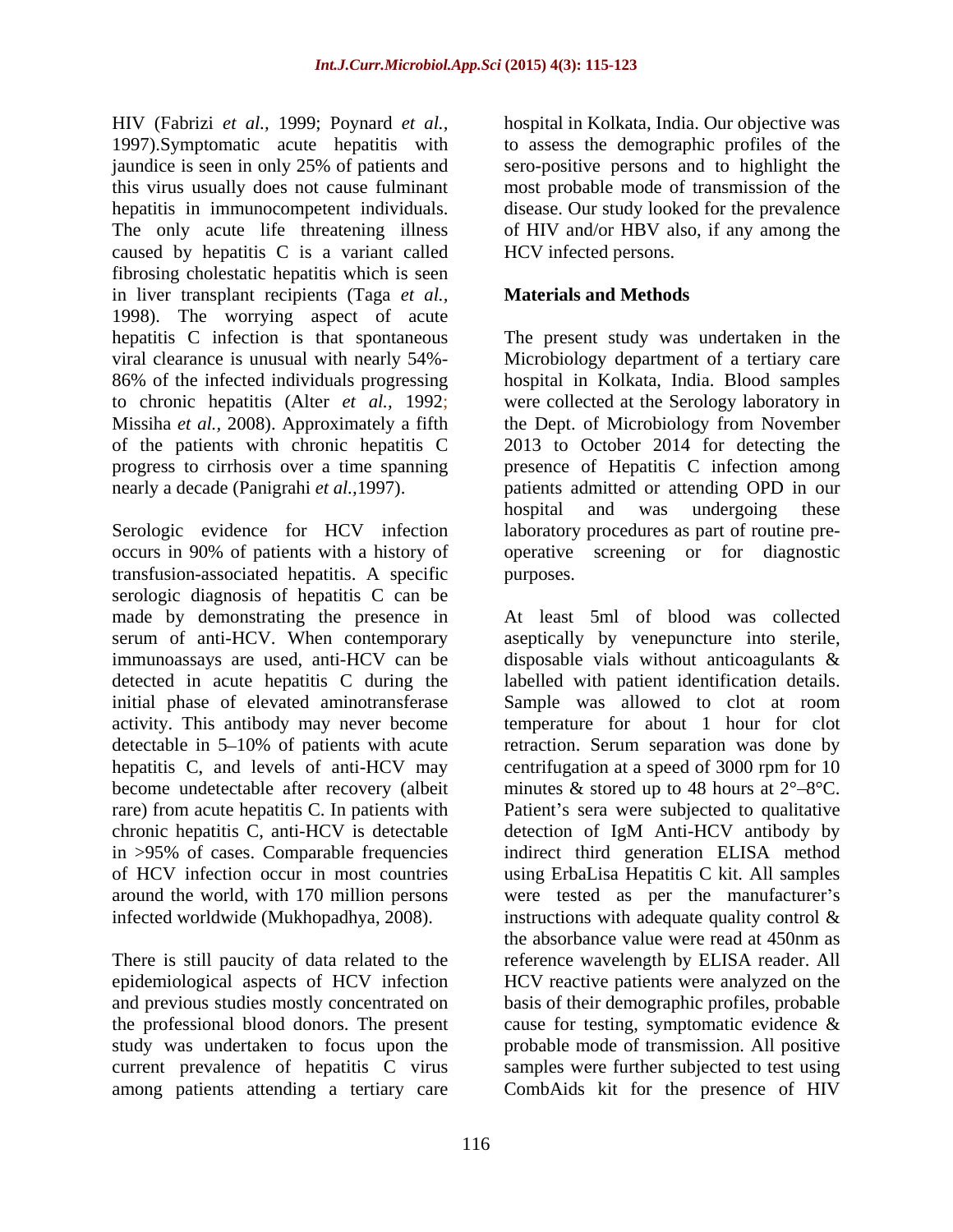infections. Serum showing positive result by tests. The samples reactive for all of the prevalence of HCV is about 1% but varies the co-presence of HBsAg by sandwich ELISA method using ErbaLisa Hepatitis B

A total of 12117 serum samples were tested

HCV was mostly prevalent in patients <15 considered as most common route for HCV

requiring frequent blood & related product al., 1992). transfusion for diseases such as Thalassemia test because of hepatitis & other related

Multiple blood transfusions was reported to the halasemics to be 16.7% and 17.5%. be the most significant risk factor associated respectively (Amarapurkar et al., 1992; Hepatitis C sero-positive patients. Only 3 HCV was around 23.9% (Ghosh et al., adult suffered from dual HCV & HBV prevalence of HCV was 13% in multi-

Hepatitis C accounting for 40% of chronic liver disease, is the most frequent indication

CombAids test, were further tested using account for 8000–10,000 deaths per year in Triline & Trispot kits as second & third line the United States. In Europe, general three tests were counted as HIV sero- among the different countries (Wasley *et al.,* positive in the study. All HCV positive 2000). The population prevalence of HCV is samples were also subjected to determine estimated to be 1% in India which is in kit.. parenteral route. Sexual and vertical **Results and Discussion** co-infection is present (Jain *et al.,* 2009; for liver transplantation, and is estimated to prevalence of HCV is about 1% but varies concordance with our study.HCV infection transmitted predominantly by transmission is infrequent except when HIV Tseng *et al.,* 2008).

for detection of IgM anti-HCV antibody. During the study period, prevalence rate of transmission of hepatitis C infection as it HCV infection was 1.5% (n=182) (Table 1, allows a large quantum of infective virions Figure 1). The susceptible patient. In India, yrs. of age (56.8%) (Table 2, Figure 2). transmission (Perez *et al.*, 2005;<br>Sero-prevalence of HCV was significantly Amarapurkar *et al.*, 2001). 50% of the higher in male (71.6 %) patients in chronic hepatitis C patients had received comparison with the females (28.4%) (Table blood transfusion(s) reportedly in a north 3, Figure 3). Indian study (Mehta *et al.,* 2010). Blood HCV mostly (51.6%) presented itself in patients with chronic HCV infection patients attending Hematology OPD & according to a study from Vellore (Seeff *et* Blood transfusion is an effective mode of transfusion of blood or blood products is considered as most common route for HCV transmission (Perez *et al.,* 2005; Amarapurkar *et al.,* 2001). 50% of the transfusion was responsible for 61% of 90 *al.,* 1992).

& Haemophilia. 21.4% of HCV sero- The prevalence of HCV was 21% in positive cases were advised to undergo the thalassemia patients and correlated with gastro-intestinal symptoms (Table 4). (Jaiswal *et al.,* 2001). Studies from Mumbai with HIV infection in our study.18 patients Agarwal *et al.*, 1993). In multiple transfused tested positive for HIV among these haemophiliac patients the prevalence of thalassemic children and 2 HIV seropositive 2000). In a study from Kolkata the infections (Table 5). transfused patients (Neogi *et al.,* 1997). advancing age as per a study in 2001 reported the prevalence of HCV in thalasemics to be 16.7% and 17.5%, respectively (Amarapurkar *et al.,* 1992; HCV was around 23.9% (Ghosh *et al.,* prevalence of HCV was 13% in multi-

> Our study re-confirms blood transfusion as the most significant route of HCV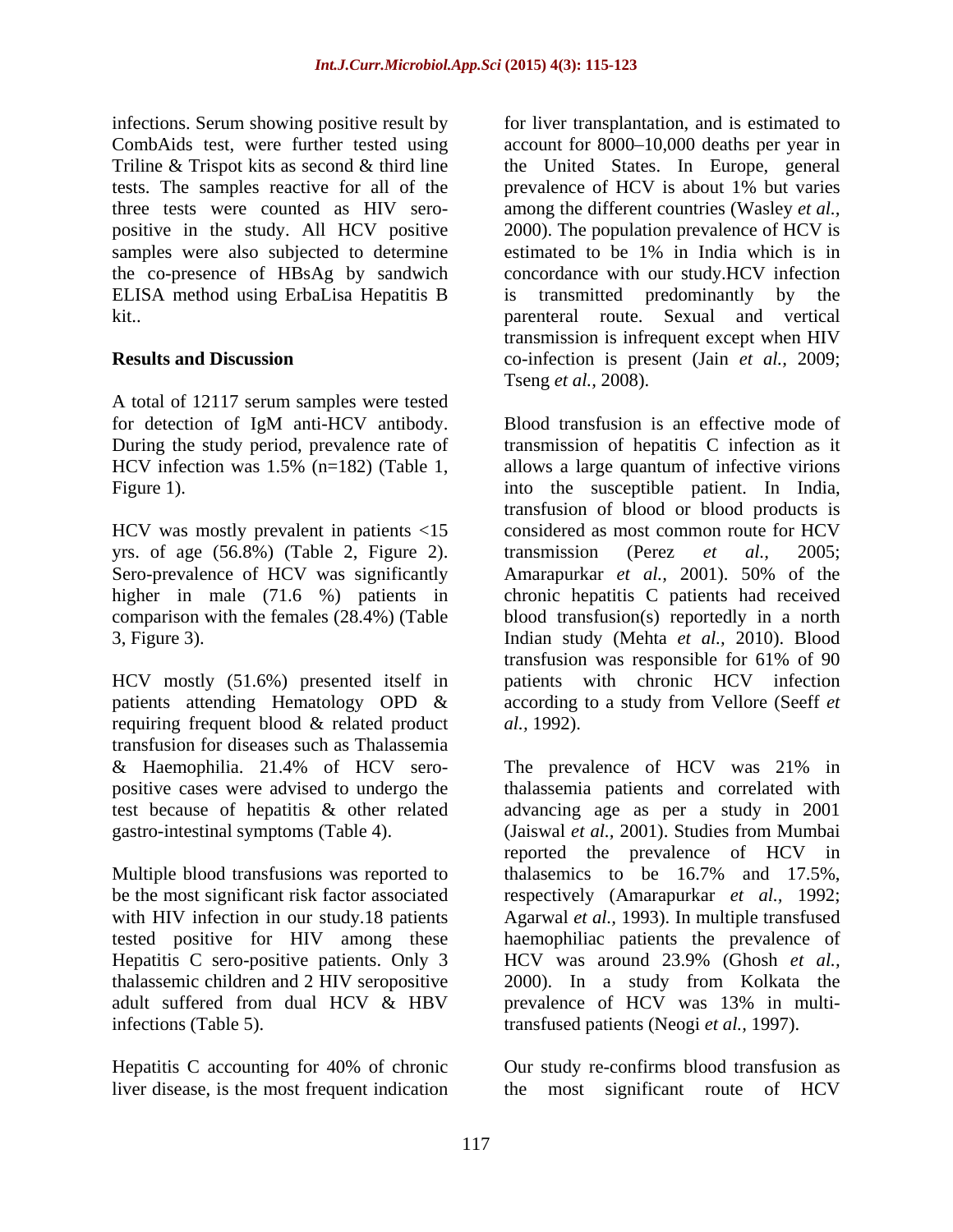transmission. We observed that 18.68% of patients had history of multiple sexual partners. Two female patients co-infected

sexual partners (OR 2.54 for 2–49 partners) and age at first sexual intercourse (OR 2.94) had significant correlation with HCV (Mahanta *et al.*, 2008). co-infection of 1.61% and 2.2%,

Three patients tested positive for anti-HCV antibody had undergone hemodialysis in our **patients** with low incidence (Panigrahi *et* study but all of them had received blood al., 1997). transfusions previously. Patients on haemodialysis are at an increased risk for **Conclusion** acquiring hepatitis C infection as a result of seroconversion among hemodialysis patients donations along with measures for 1.38 1.9%/year (Hazari *et al.,* 2004; Halfon

history of intravenous drug abuse as per our study.

with HIV & HCV contracted infection from not clear whether HCV leads to increased their respective spouse. clearance of HBV or vice-versa (Tseng *et*  Though the role of sexual activity in the HCV in ourstudy mostly had additional risk transmission of HCV remains unclear, factors such as multiple blood transfusion or NHANESIII study showed that number of HIV co-infection. Our study detected dual Antibody and this has been confirmed in mostly similar. The prevalence of hepatitis other studies (Alter *et al.,*1999; Poynard *et*  C infection in HIV patients has been *al.,* 1997). They reported 6% of patients to have contracted HCV from their spouse Chennai that showed relatively low rates of The pathogenesis of HBV and HCV coinfection is incompletely understood; it is *al.,* 2008). Patients co-infected with HBV & infection with HCV & HIV in 18 patients. Co-infection of HIV and HCV infection is common as modalities of transmission are variable. Two studies from Lucknow and co-infection of 1.61% and 2.2%, respectively (Saravanan *et al.,* 2007; Tripathi *et al.,* 2007) were conducted in *al.,*1997).

# **Conclusion**

cross contamination from the dialysis The magnitude of HCV infection among circuits as well as multiple blood chronic hepatitis patients continues to rise in transfusions required for therapeutic India despite the mandatory anti-HCV purposes. A study from Delhi, noted that the screening in blood bank system coming into prevalence of HCV in 208 patients effect. Our study highlights that significant undergoing haemodialysis was 4.3% (Agarwal *et al.,* 1999). The rate of stricter actions curbing professional blood with no other risk factors has been reported restricting improperly sterilized instruments *et al.,* 1998). the main modalities of transmission of Injection drug users (IDUs) are at high risk social measures to reduce the problem of for blood-borne infections, including intra-venous drug abuse are required to hepatitis C virus (HCV) (Mishra *et al.,* improve the current scenario. Our study re- 2002). India is estimated to have 168,000 - emphasizes the need of adequate public 1.1 million IDUs with HCV antibody awareness to tackle this silent epidemic by prevalence ranging from 5 to 93 per cent improving the prevailing health care (Magder *et al.,* 2005; Mehta *et al.,* 2010; practices, proper counselling and treatment Kumar *et al.,* 2000). 3.85% patients had decrease in HCV prevalence will require donations along with measures for for therapeutic interventions as these remain infections. This study also points out that of those affected, thus resulting in reduction of transmission of the virus.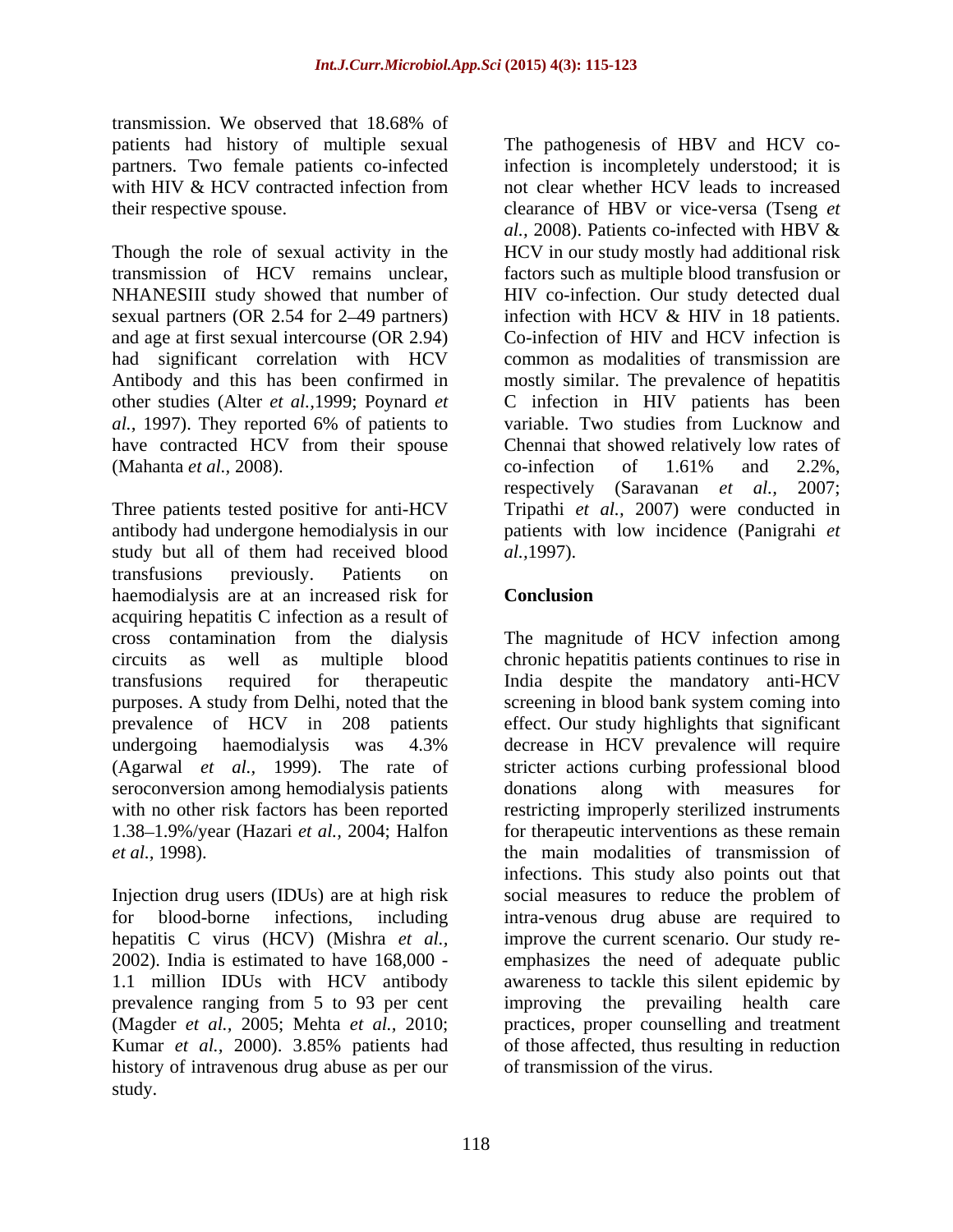### *Int.J.Curr.Microbiol.App.Sci* **(2015) 4(3): 115-123**

|                        |                 |         | Total number of No. of positive Percentage |  |
|------------------------|-----------------|---------|--------------------------------------------|--|
|                        | sample received | samples | sitive sample                              |  |
| $IgM$ Anti HCV   12117 |                 |         |                                            |  |
| antibody               |                 |         |                                            |  |

**Table.1** Prevalence of Hepatitis C infection among patients in a tertiary care hospital

# Table.2 Percentage prevalence of Hepatitis C among patients of different age groups

|                                  | $5-15$ years | $15-45$ years | $\frac{45-60 \text{years}}{50 \text{years}}$ >60 years |      |
|----------------------------------|--------------|---------------|--------------------------------------------------------|------|
| Age groups<br>Total no. of 12.2% | 44.6%        | 24.3%         | 13.5%                                                  | 5.4% |
| anti-HCV Ab                      |              |               |                                                        |      |
| positive                         |              |               |                                                        |      |
| cases                            |              |               |                                                        |      |
| $(n=182)$                        |              |               |                                                        |      |

# **Table.3** Sex prevalence of HCV infection in percentage

# **Table.4** Categorization of Hepatitis C patients depending upon the probable cause for undergoing investigations

| Indication                 | No. of HCV infected patients Percentage of HCV infected |
|----------------------------|---------------------------------------------------------|
|                            | patient:                                                |
| Hepatitis & GI symptoms    |                                                         |
| Patients<br>attending   94 |                                                         |
| Haematology OPD            |                                                         |
| Pre-operative screening    |                                                         |
| Antenatal screening        |                                                         |

# **Table.5** Categorization of Hepatitis C patients according to the risk factors associated

| <b>Associated RISK FACTORS</b>            |          | No. of HCV infected Percentage of HCV infected patients |
|-------------------------------------------|----------|---------------------------------------------------------|
|                                           | patients |                                                         |
| Multiple blood transfusion                |          |                                                         |
| Multiple sexual partner                   |          |                                                         |
| IV drug abuse                             |          |                                                         |
| Hemodialysis patients                     |          |                                                         |
| Infants born to HCV infected mothers   10 |          |                                                         |
| Associated HIV/HBV infection              |          |                                                         |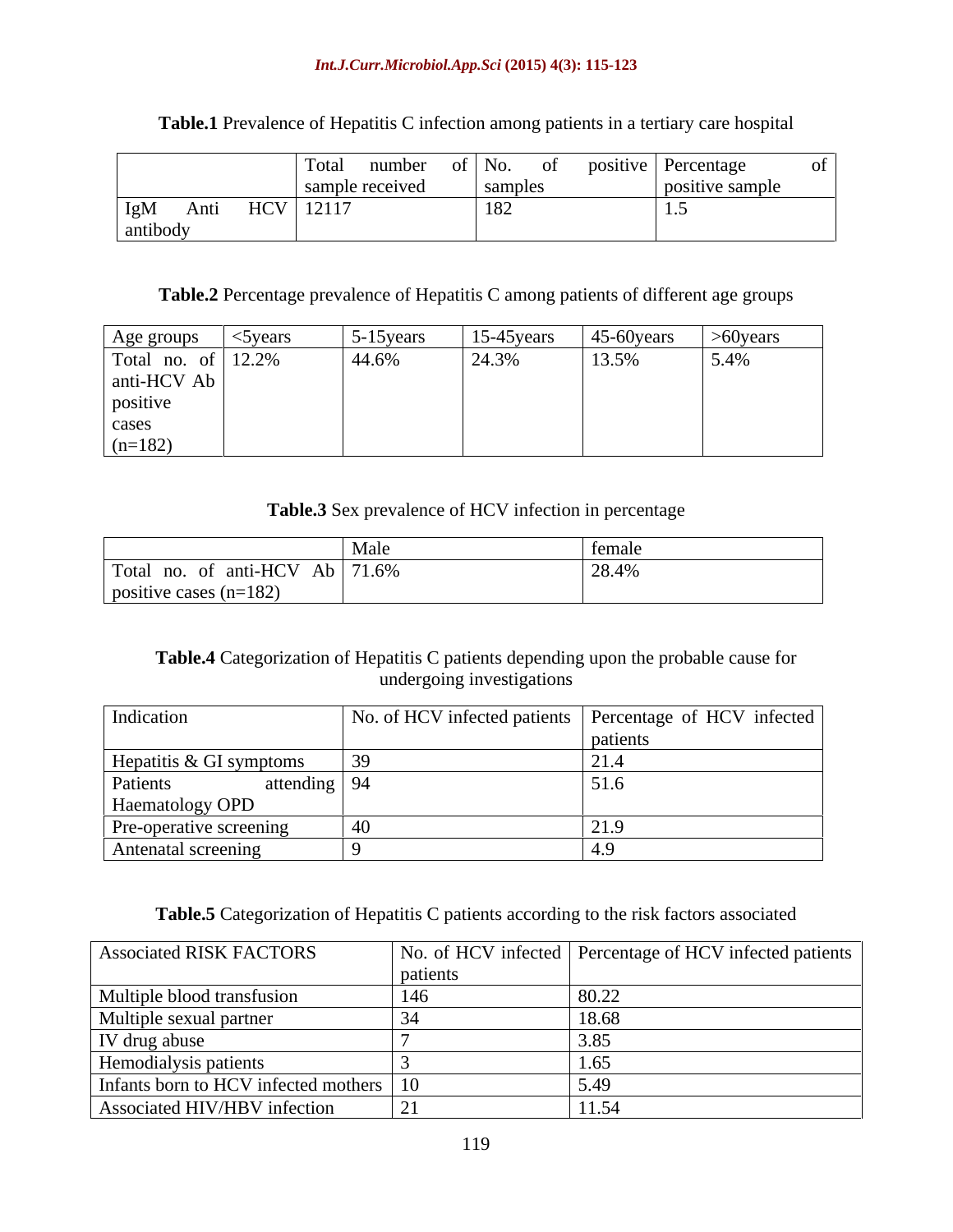

**Figure.1** Prevalence of Hepatitis C among patients in a tertiary care hospital

**Figure.2** Percentage prevalence of HCV positive patients in different age groups

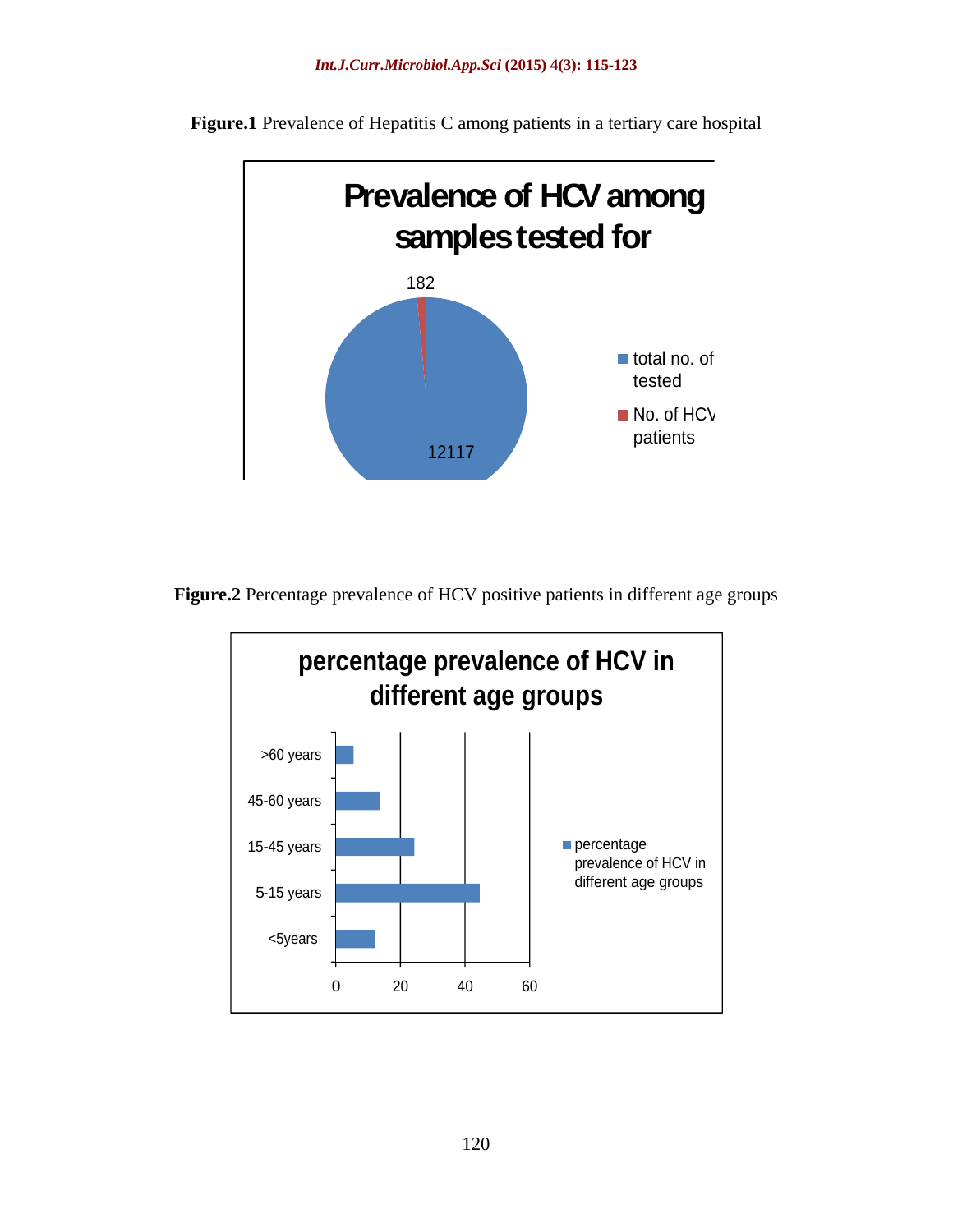

**Figure.3** Sex prevalence of HCV infections in percentage

medical technicians in the Microbiology K., Judson, F.N., Mares, A., laboratory of Medical College & Hospital, Kolkata for their support. The expenses of the research work was carried out partly by 1992. The natural history of

- Agarwal, M.B., Malkan, G.H., Bhave,
- Alter, M.J., Kruszon-Moran, D., Nainan, H.S. 1999. The prevalence of hepatitis

**Acknowledgement** 1988 through 1994. N. Engl. J.

- I express my gratitude to my colleagues & Alter, M.J., Margolis, H.S., Krawczynski, government and partly by myself. community-acquired hepatitis C in the **References** chronic non-A, non-B Hepatitis Study **Examplement**<br> **CONFIGURE:** 1988 through 1994. *N.* Engl. *J.*<br>
Alter, M.J., Margolis, H.S., Krawczynski,<br>
acal technicians in the Microbiology R. Judson, F.N., Margo, A.<br>
atatory of Medical College & Hospital,<br>
alterander K., Judson, F.N., Mares, A., Alexander, W.J., Hu, P.Y., Miller, J.K., Gerber, M.A., Sampliner, R.E., *et al.* 1992. The natural history of United States. The sentinel counties Team. *N. Engl. J. Med*., 327(27): 1899–905.
	- A.A., Vishwanathan, C., Billa, Amarapurkar, D.N., Kumar, A., Vaidya, S., V., Dube, S.R., Bajan, K., Murti, P., Bichile, S.K., Kalro, R.H., Rajadhyaksha, G.C., Shah, S.H. 1993. Desai, H.G. 1992. Frequency of Antibody to hepatitis-C virus in multi-hepatitis B, C and D and human transfused thalassaemics Indian immunodeficiency virus infections in experience. *J. Assoc. Physicians* multi-transfused thalassemics. *Indian India*, 41: 195–197. *J. Gastroenterol.*, 11(2): 80–1. Desai, H.G. 1992. Frequency of
	- O.V., McQuillan, G.M., Gao, F., Amarapurkar, A., Kankonkar, S. 2001. Moyer, L.A., Kaslow, R.A., Margolis, Prevalence of hepatitis C genotypes in Amarapurkar, D., Dhorda, M., Kirpalani, A., Indian patients and their clinical significance. *J. Assoc. Physicians India*, 49: 983–5.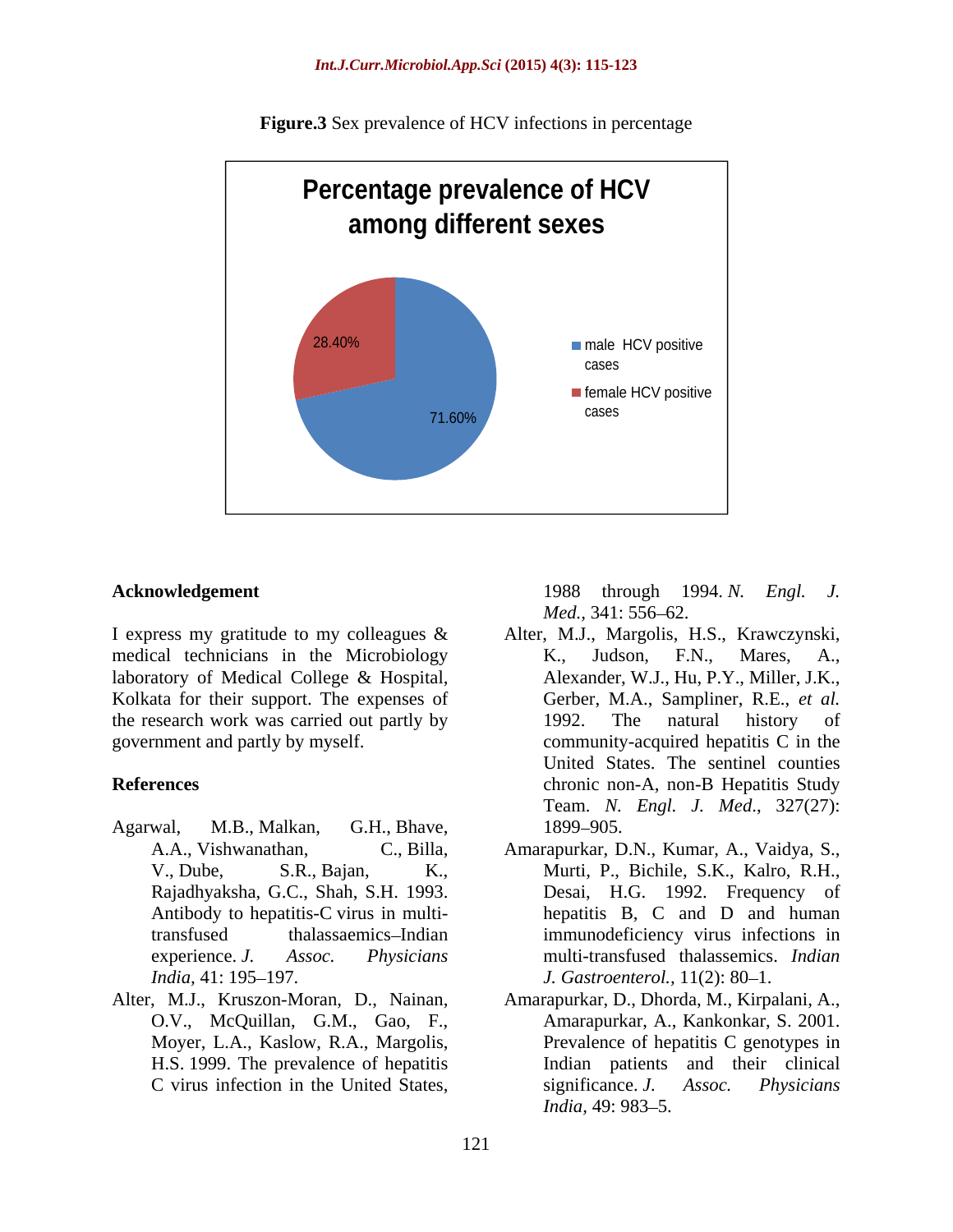- Fabrizi, F., Martin, P., Dixit, V., Brezina,
- Ghosh, K., Joshi, S.H., Shetty, S., Pawar,
- Halfon, P., Khiri, H., Feryn, J.M., Sayada, C., Chanas, M., Ouzan, D. 1998.
- Hazari, S., Panda, S.K., Gupta, S.D., Batra, Y., Singh, R., Acharya, S.K. 2004.
- Jain, M., Chakravarti, A., Verma, V., Bhalla, P. 2009. Seroprevalence of hepatitis human immunodeficiency virus. *Indian*
- Jaiswal, S.P., Chitnis, D.S., Jain, A.K., 2001. Prevalence of hepatitis viruses *J. Commun. Dis.*, 29: 1–6.
- Kumar, M.S., Mudaliar, S., Thyagarajan, Daniels, D. 2000. Rapid assessment and response to injecting drug use in  $51:167-74$ .
- transmission of hepatitis C between
- M., Russell, J., Conrad, A., Schmid, P., Roy, N., Kohli, A., Akoijam, B.S., *et* Gerosa, S., Gitnick, G. 1999. Detection *al.* 2008. Injecting and sexual risk of de novo hepatitis C virus infection by polymerase chain in hemodialysis infections and HIV prevalence in patients. Am. J. Nephrol., 19: 383–388. injecting drug users in three states in Mahanta, J., Medhi, G.K., Paranjape, R.S., behaviours, sexually transmitted India. *AIDS*, 22(Suppl. 5): S59–68.
- A., Chipkar, S., Pujari, V., *et al.* 2000. Mehta, S.H., Vogt, S.L., Srikrishnan, A.K., Transfusion transmitted diseases in Vasudevan, C.K. 2010. Epidemiology haemophilics from western India. of hepatitis C virus infection & liver<br> *Indian J. Med. Res.*, 112: 61–4. disease among injection drug users of hepatitis C virus infection & liver disease among injection drug users (IDUs) in Chennai, India. *Indian J. Med. Res.,* 132: 706–714.
- Prospective virolocial followup of Mishra, S., Chayani, N., Sarangi, G., hepatitis C infection in a haemodialysis Mallick, B., Pati, S.B. 2002. unit. *J. Viral Hepat.*, 5: 115–121. Seroprevalence of anti HCV antibody Mallick, B., Pati, in and around Cuttack, Orissa. *Indian J. Med. Microbiol., 20: 40-1.*
- Treatment of hepatitis C virus infection Missiha, S.B., Ostrowski, M., Heathcote, in patients of northern India. *J.*  E.J. 2008. Disease progression in Gastroenterol. Hepatol., 19: 1058–65. **chronic hepatitis C: modifiable and** nonmodifiable factors. *Gastro enterology*, 134(6): 1699–714.
- viruses in patients infected with the Mukhopadhya, A. 2008. Hepatitis C in India. *J. Biosci.*, 33: 465-473.
- *J. Pathol. Microbiol.,* 52: 17 9. Neogi, D.K., Bhattacharya, N., Chakrabarti, Inamdar, S., Porwal, A., Jain, S.C. activity in Calcutta–a serological study. T., Mukherjee, K.K. 1997. HCV *J. Commun. Dis., 29:* 1–6.
- among multi-transfused homogenous Panigrahi, A.K., Panda, S.K., Dixit, R.K., thalassaemia patients. *Hepatol.*  Rao, K.V., Acharya, S.K., Dasarathy, *Res*., 19: 247 53. S., *et al.* 2005. Magnitude of hepatitis S.P., Kumar, S., Selvanayagam, A., in healthy blood donors, acute and C virus infection in India: Prevalence chronic liver diseases. *J. Med. Virol.,* 51: 167 74.
- Madras, South India. *Int. J. Drug* Perez, C.M., Suarez, E., Torres, E.A., *Policy,* 11: 83–98. **Roman**, K., Colon, V. Magder Fix, A.D., Mikhail, N.N., 2005. Seroprevalence of hepatitis C Mohamed, M.K., Abdel-Hamid, M., virus and associated risk behaviours: a Abdel-Aziz, F., Medhat, A., Strickland, population-based study in San Juan, G.T. 2005. Estimation of the risk of Puerto Rico. *Int. J. Epidemiol.,* 34(3): Roman, K., Colon, V.  $593 - 9.$ 
	- spouses in Egypt based on Poynard, T., Bedossa, P., Opolon, P. 1997. seroprevalence data. *Int. J. Epidemiol.,* Natural history of liver fibrosis 34: 160 165. progression in patients with chronic